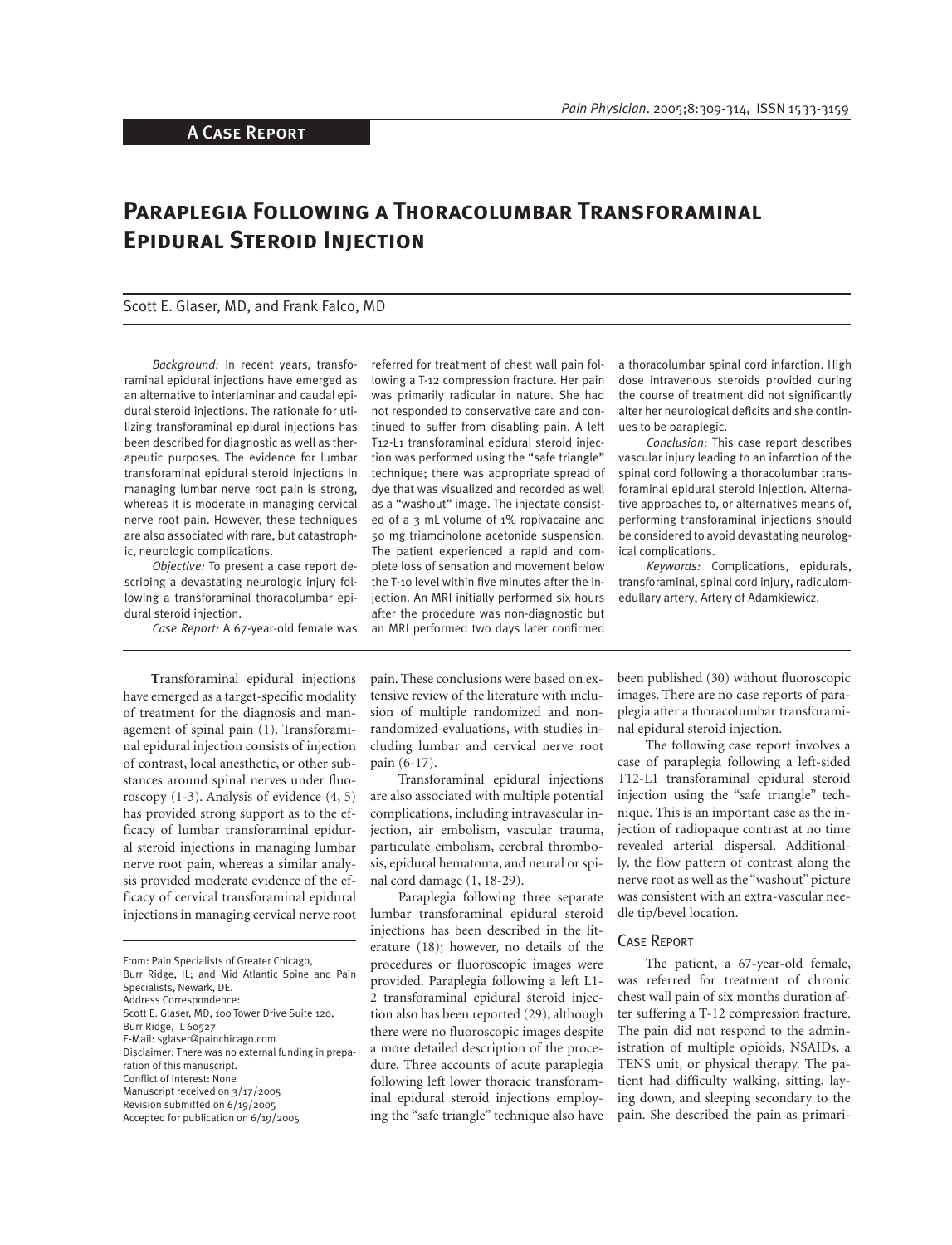ly left-sided radiating chest wall pain with numbness extending in a pattern consistent with a T12 distribution around the chest wall and flank. A CT scan performed after the injury revealed a T12 vertebral compression fracture with mild retropulsion and anterior wedging. Secondary to the pain, she could not tolerate lying still long enough for an MRI. She opted to have a transforaminal epidural steroid injection after discussing the treatment options.

A 22g, 3½-inch, spinal needle (Espo-



Fig. 1. *Left oblique view with tip of the needle at the cephalad aspect of the left T12-L1 intervertebral foramen. The needle tip was positioned just below the pedicle of the T12 vertebral body without contacting the periosteum.*

can, B. Braun) was inserted into the cephalad and anterior aspect of the left T12- L1 foramen, utilizing a posterior oblique approach with a slight bend of the needle tip (Fig. 1). The needle tip was positioned just below the pedicle of the T12 vertebral body without contacting the periosteum. Small bore (Microbore, Lifeshield) extension tubing with 0.4 ml of dead space was flushed with Isovue-300 to remove visible air bubbles and then was connected to the hub of the needle. An anterior posterior (AP) fluoroscopic view confirmed appro-



Fig. 2. *Anterior posterior (AP) fl uoroscopic view confi rmed needle tip placement at the superior aspect of the foramen, at the 6 o'clock position under the pedicle.*



Fig. 3. Lateral fluoroscopic views demonstrating needle tip location just poste*rior to the vertebral body and near the inferior aspect of the pedicle.*

priate needle tip placement at the 6 o'clock position under the pedicle (Fig. 2).

A lateral fluoroscopic view confirmed the needle tip location just posterior to the vertebral body (Fig. 3). Isovue was initially injected under lateral fluoroscopic visualization. The initial injection of Isovue revealed intravenous uptake. The contrast flow was sluggish and directed anteriorly towards the inferior vena cava. It took two to three heartbeats for the contrast to disappear. The needle was then withdrawn slightly within the foramen and further injection of Isovue revealed an outline of the nerve root and no intravenous uptake or evidence of intraarterial flow (Fig. 4). The fluoroscope was then positioned in an AP view and further injection of contrast revealed flow along the nerve root extending proximally into the epidural space medial to the T12 pedicle in the lateral recess (Fig. 5). The fluoroscope was adjusted to position the needle tip in the center of the fluoroscopic image. The injection of an additional 0.4 mL of Isovue contained in the tubing under live fluoroscopy revealed further extension of contrast cephalad in the epidural space. This was followed by the injection of a 3 mL mixture consisting 2mL of Triamcinolone (25 mg per mL) with 1 mL of 1% Ropivacaine. A "washout" fluoroscopic image revealed dilution of the Isovue (Fig. 6).

The patient did not complain of any paresthesias during the procedure. She received conscious sedation (2 mg midazolam and 50 mcg fentanyl) and was responsive at all times during the injection. She reported the sensation of "air being let out" of her lower body and had a complete sensorimotor deficit below T10 within five minutes of completing the procedure. She did not become hypotensive at any time during or after the procedure, and an increase in blood pressure and heart rate were noted in the recovery area after the procedure. There was no evidence of neurological recovery that would have been expected after intrathecal injection of a local anesthetic. An MRI performed six hours after the procedure did not show any evidence of cord compression secondary to the compression fracture or an epidural hematoma. She was transferred to a neurologic intensive care unit for further monitoring. Consults were obtained with a neurosurgeon, neurologist, and an interventional radiologist. No treatment was recommend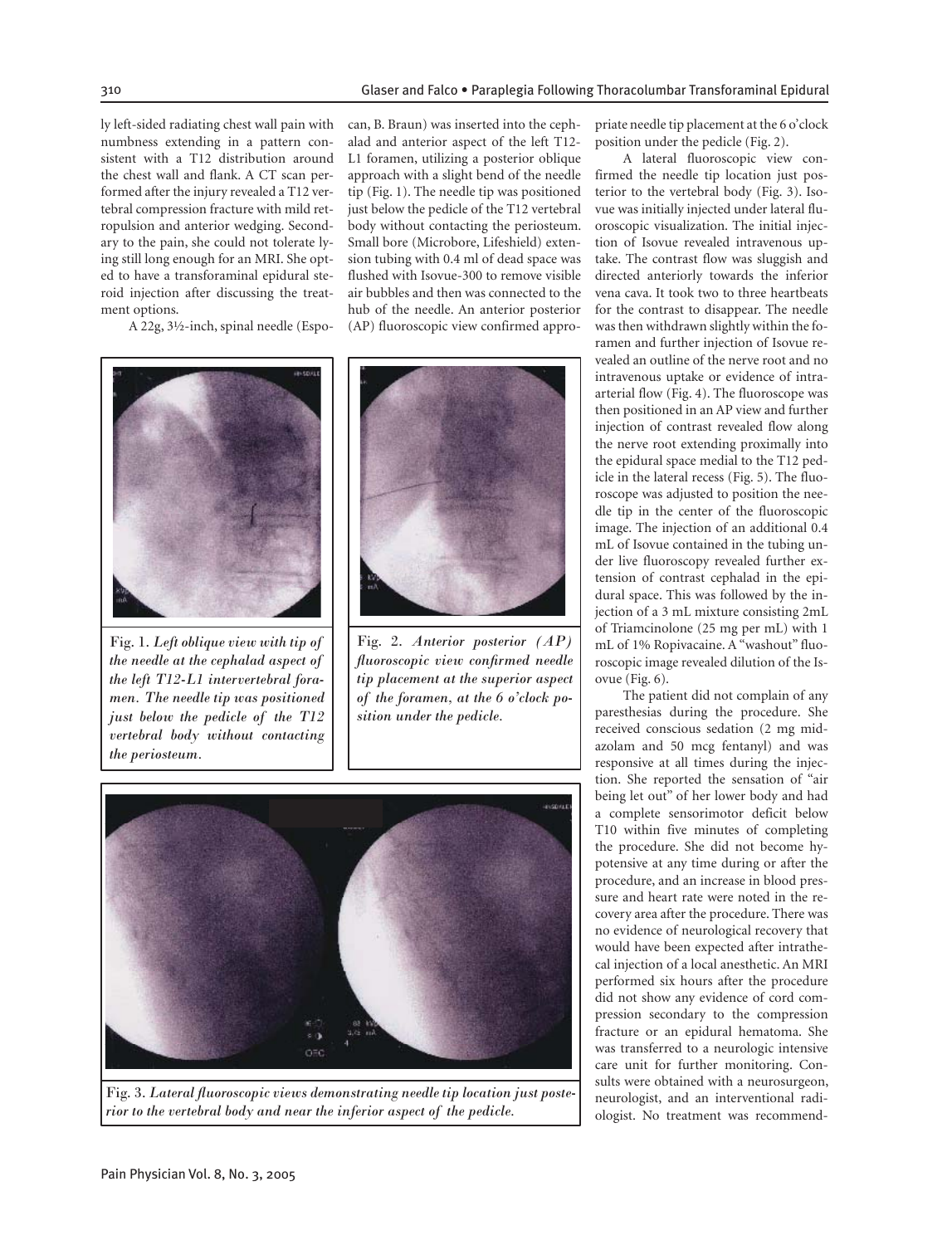ed or attempted other than supportive care and high dose intravenous steroids. An MRI performed two days later confirmed a spinal cord infarction from T5 to the conus medullaris. The patient has had no improvement in any of her neurological deficits in over four years. She continues to suffer from the same chronic chest wall pain that is not well-controlled with medication management.

#### **DISCUSSION**

This is the eighth case report of paraplegia following a thoracic or lumbar transforaminal epidural steroid injection. The previous reports did not provide fluoroscopic images of needle placement or dye flow. The presumed cause of these complications was interruption of blood supply to the spinal cord from the arteria radicularia magna (ARM-the artery of Adamkiewicz). This has been postulated to be secondary to either vascular trauma or the injection of particulate steroid into the artery causing an embolic effect.

The artery of Adamkiewicz is an enlarged radiculomedullary artery that anastomoses with the anterior spinal artery. There are multiple radicular arteries that supply blood flow to the spinal cord and enter the spinal cord at segmental levels. The posterior intercostal arteries arising from the aorta in the thoracic spine and the paired lumbar arteries that arise from the aorta in the lumbar spine form these segmental arteries. From the level of the sixth, seventh, or eighth posterior intercostal arteries, the vessels course around the middle of each vertebra. The lumbar arteries pass laterally and midline across the anterior and side of each vertebral body until they reach the intervertebral foramen (31). Each lumbar artery divides into a series of major branches (abdominal wall, intermediate or spinal canal, and the posterior body wall branches) just outside the level of the intervertebral foramina. The spinal canal branches divide into the anterior spinal canal, the nervous system, and the posterior spinal canal branches. The nervous system branches arise from the segmental artery just outside of the spinal canal. They course cephalad, reaching the superior edge of the adjacent nerve root, running along the dural nerve root sleeve for a short distance (32). These arteries supply blood to the spinal cord through anastomoses with the anterior spinal artery and by direct cord penetration. In the lower thoracic and lumbar spinal cord, blood perfusion is felt to be largely dependent on the ARM. Although recently questioned (33), the ARM is felt to be responsible for the majority of blood supply to the lower two-thirds of the anterior spinal cord. The ARM has been described in cadaveric studies to arise between T5 and L5, but recently was found along the lumbar nerve roots in greater than two-thirds of cadavers (34). That study also highlights the "remarkable variability of the ARM origin." The ARM enters the spinal canal on the left side 69 to 85 percent of the time, joins the nerve root at the foramen, and is located within the nerve root sleeve (35). The artery then courses medially through the rostral or midportion of the foramen closely juxtaposed to the dorsal root ganglion-ventral root complex at its rostral and ventral aspect (36). The average outer diameter of the artery at the foramen is 1.0 mm.

In this case, there is evidence of flow of contrast in the usual pattern seen when performing this procedure. There is evidence of dilution of contrast by the injectate. The mechanism of injury could be secondary to arterial spasm and/or the development of an intimal flap. Both of these mechanisms could lead to stasis of flow, clot formation, and hypoperfusion. Arterial spasm leading to end-organ



Fig. 4. *Lateral view of the needle after it had been withdrawn slightly and contrast injected. There is an outline of the exiting nerve root with contrast evident posterior and anterior to the nerve in the cephalad and anterior foramen. Compare to the L1-L2 foramen located just caudad.* 



Fig. 5. A*-P view acquired after repo*sitioning the fluoroscope and injec*tion of more contrast. The greatest concentration of contrast can be seen along the cephalad aspect of the nerve root in the lateral recess, as it exits the foramen, and can be seen extending cephalad along the lateral aspect of the nerve in the spinal canal.*



Fig. 6. *A-P view acquired after re* $positioning the fluorescence of the$ *the needle, the injection of 0.4cc more of contrast, and the injection of the 3cc mixture of local anesthetic and steroid. Dilution of the contrast is evident in all of the areas described in the previous fl uoroscopic images.*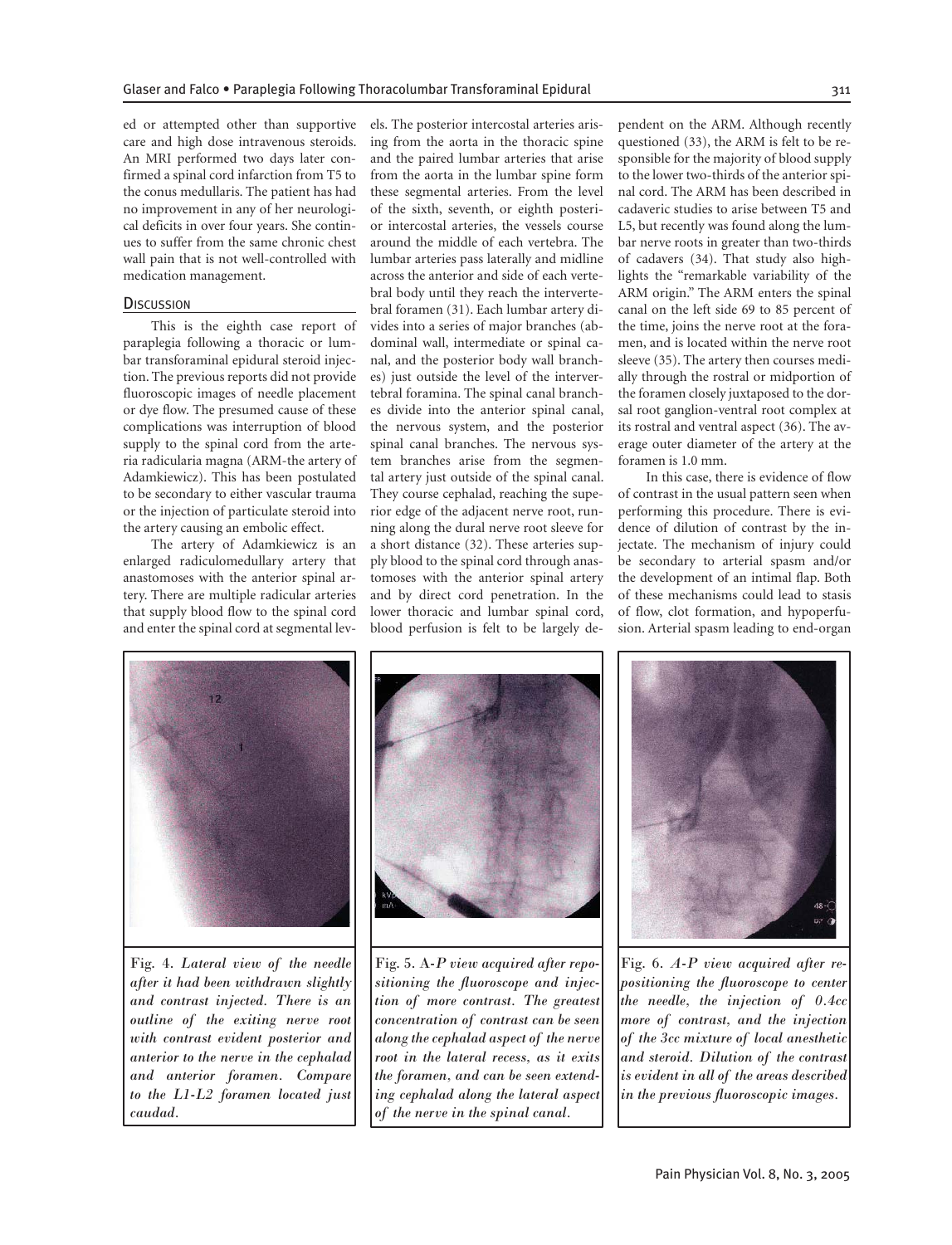ischemia is a well known phenomenon as the arterial wall is highly muscular. Arterial spasm can lead to cerebral ischemia secondary to the effects of subarachnoid hemorrhage. Coronary artery vasospasm can lead to ischemia and myocardial injury and this variant of coronary ischemia is called Prinzmetal's angina (37). Coronary artery spasm causing pseudolesions occurs during angiography secondary to mechanical irritation (38). Radial artery spasm after cannulation is reported as high as 10% but rarely leads to sequelae secondary to collateral blood supply from the ulnar artery.

The development of an intimal flap after disruption of the muscular wall of the artery with the sharp bevel of the needle is also a plausible mechanism of injury. The tunica intima is one of the three layers of tissue in the wall of a blood vessel and is the innermost layer of the arterial wall consisting of endothelial cells and a subendothelial layer of loose connective tissue. The development of an intimal flap leading to arterial obstruction and rupture is a well known phenomenon. The flap can be secondary to mechanical trauma or atherosclerotic disease and has been described in the thoracic aorta, abdominal aorta, carotid arteries, vertebral arteries, coronary arteries, renal arteries (39), iliac arteries (40), and other vessels.

Another potential cause for cord infarction is occlusion of the ARM from an embolic event resulting from injection of particulate steroid directly into the artery. This mechanism of injury has been postulated in the literature regarding previously reported events. It has been shown that the steroids commonly used to perform this procedure are particulates that have the potential of causing microvascular occlusion. Light microscopy revealed that the particulates found in available triamcinolone preparations can range up to a size of 100 microns or larger (41). This is felt to be large enough to occlude arterioles, metarterioles, and some arteries.

For a steroid particle to cause an embolic effect in this specific case it would require that the bevel of the 22-gauge needle be located within the ARM and remain in that position. The outer aspect of a 22-gauge needle and the outer diameter of the ARM at the level of the foramen are very close in size, based on anatomic studies. Additionally, the direction of the artery traveling around the posterior and lateral aspect of the vertebral body and then traveling with the nerve root would be perpendicular to the direction of the needle inserted utilizing a posterior and oblique approach to the foramen. The bevel would need to remain in place and the arterial lumen remain patent during the injection of contrast, positioning of the fluoroscope, changing of syringes, and the injection of the steroid/ local anesthetic mixture. Finally, a portion of the bevel would need to be extra-vascular to account for the existence of dye flow along the nerve root and in the epidural space. Another plausible circumstance that could account for this occurrence would be movement of the needle after the final injection of Isovue and before the injection of the steroid/local anesthetic mixture.

Unfortunately, there is no clear evidence as to which of these potential types of injury alone, or in combination, is responsible for spinal cord infarction from performing these injections. Expert opinions have been rendered regarding this specific case. One expert posited that it was a violation of the standard of care to have the tip of the needle in the anterior foramen at the level at which this injection was performed. This opinion was contradicted by the other experts. Another expert concluded that there was a violation of the standard of care because the fluoroscopic image (Fig. 4) was not positioned appropriately to detect flow in the ARM. This expert opined that had the fluoroscopic image been centered rather than at the upper aspect of the screen, flow would have been detected in the ARM, which turns cephalad after it enters the foramen. This does not take into account the fact that substantial dye flow was seen along the nerve root and in the epidural space. It also does not take into account that another injection of Isovue was performed under live fluoroscopy with the needle centered in the image without evidence of intra-arterial flow.

The injection of contrast is utilized to confirm the appropriate location of the needle tip and assumes that the medication injected after the contrast follow the same flow pattern. Contrast deposited within the subarachnoid space, the subdural space, or an intravenous or an intraarterial location would lead the physician to reposition the needle. Although described in the literature during a cervical transforaminal injection (27), the ease of detection of an intra-arterial injection is not known. The use of digital subtraction imaging which is purported to increase the ability to detect arterial flow, i.e. the sensitivity of the contrast injection, has been advocated as increasing the safety of these injections. If the mechanism of injury is not a result of an embolic event, the detection of an arterial injection would not necessarily lead to a decrease in the incidence of neurologic sequelae due to an interruption in vascular supply.

This also leads to the conclusion that the "safe triangle" is, in fact, a misnomer. Transforaminal injections historically have been taught to be performed in the "safe triangle" above the nerve root and at the six o'clock position under the pedicle (anterior-superior foramen). Performing a transforaminal injection using the "safe triangle" technique has been described in a teaching video as "the paradigm technique for blocking all segmental nerves above the lumbosacral segment." A review of literature published prior to 2000, including book chapters and articles describing this technique, does not reveal any significant reference to the vascular structures within the foramen and no reference to the possibility of causing paraplegia through the mechanism of vascular injury or embolic phenomenon. Although the radiculomedullary arteries, including the ARM, travel in close juxtaposition to the nerve in the rostral and ventral portion of the foramen, the exact point at which they become invested with the nerve is likely to be variable. Any variability of the artery location in relation to the nerve would mean that the artery is at risk any time the needle is in the cephalad portion of the foramen. Avoidance of the nerve, which is one of the chief aims of the current method of performing transforaminal epidural steroid injections, might not ensure avoidance of this radiculomedullary artery. Additionally, it is obvious, based on anatomical studies, that the location of the ARM is highly variable as to the foramen through which it enters the spinal canal in the thoracic and lumbar spine. The case reports from Houten and Errico (18) reported a transforaminal epidural steroid injections at L3-4 in one case, L3-4 and L4-5 in another, and S1 in the third. Therefore, routine transforaminal epidural steroid injections in the superior and anterior aspect of the lumbar intervertebral foramen put the blood flow of the spinal cord at risk.

Because of the variability of the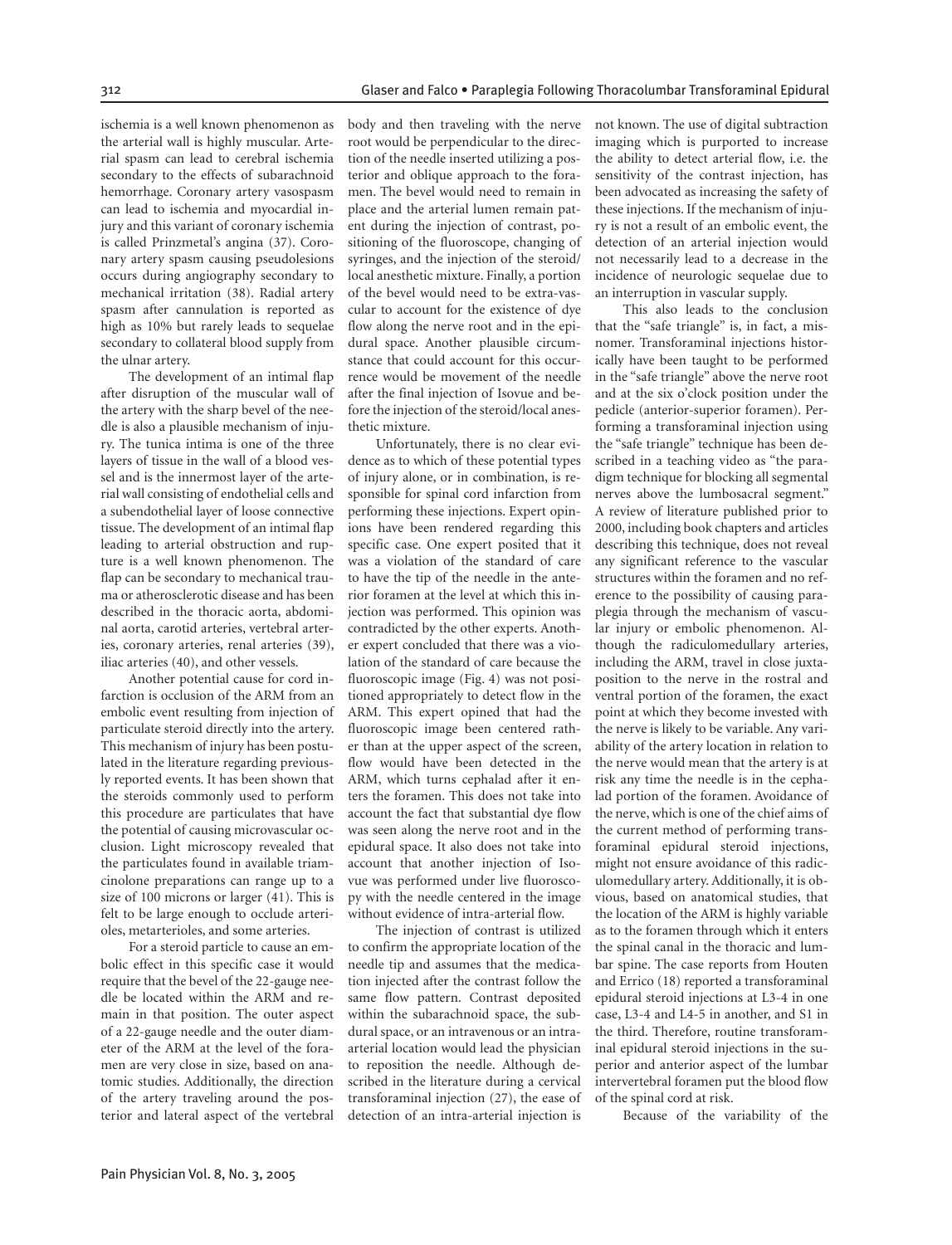ARM, paraplegia must be recognized as a risk of transforaminal epidural steroid injections performed in the "safe triangle." This is true both in the thoracic and lumbar spine due to the high variability of the location of the ARM.

Transforaminal epidural steroid injections are valuable and important therapeutic and diagnostic procedures in the armamentarium of physicians specializing in managing spinal pain. Future research needs to be directed at alternative locations for, or alternative means of performing this efficacious procedure. Possible alternative locations for needle placement would be in the cephalad and posterior aspect of the intervertebral foramen or the caudad and anterior aspect of the foramen.

The putative reason for the higher success rate of transforaminal injections as compared to interlaminar or caudal injections is due to the ability to place the active medications in the ventral aspect of the epidural space. Therefore, the caudad and anterior aspect of the foramen might be the most efficacious location to place the needle during performance of a transforaminal injection. The trajectory of the needle for this approach is similar to the trajectory utilized for discography. Placement of the needle in a medial enough location (i.e. in, or just lateral to, the midpedicular line) requires a slightly more oblique view secondary to the location of the superior articular process of the inferior vertebra. In the experience of one of the authors, when utilizing this approach, contrast flow outlining the nerve root is consistent and comparable to that seen when performing this procedure in the "safe triangle," although the appearance along the inferior aspect of the nerve is dissimilar to the usual appearance. Additionally, contrast flow in the anterior epidural space is actually more widespread and medial as the dye does not tend to track along the cephalad aspect of the nerve in the lateral recess. As with discography, performing a transforaminal injection utilizing this technique may be difficult at the L5-S1 level due to the anatomy.

This approach can also be accomplished in the thoracic spine with a similar trajectory for the needle to that currently used for thoracic discography. This approach places the needle just medial to the head of the rib in the inferior foramen. A drawback to this approach is that it places the needle tip just posterior to the disc potentially increasing the risk of intradiscal injection. This might lead to an increased incidence of discitis.

A safer alternative means for performing this procedure might include the use of blunt tipped needles. A study revealed a significant difference between the ability of a blunt tipped needle, versus a needle with a sharp bevel, in penetrating the muscular wall of the renal artery (42). The use of blunt needles might allow physicians to place the needle for transforaminal injections at any location within the foramen without jeopardizing the blood supply to the spinal cord. When performing these injections, another safety measure that may be considered is the use of water soluble steroid solutions. This would include water soluble formulations of betamethasone and dexamethasone,

which may improve the safety of drug injection associated with unintentional intravascular injection (41).

## **CONCLUSION**

This case report adds to the body of literature describing vascular injuries to the spinal cord following transforaminal epidural steroid injections. The vascular supply of the lumbar and thoracic spinal cord is quite variable, and the site of entry of the radiculomedullary artery through the intervertebral foramen is unpredictable. Alternative anatomic approaches to, or different means of, performing transforaminal epidural injections should be considered. It appears that the anatomic "safe triangle" is a misnomer.

## **AUTHOR AFFILIATION:**

#### **Scott E. Glaser, MD**

Pain Specialists of Greater Chicago 100 Tower Drive, Suite 120 Burr Ridge, IL 60527 E-mail: sglaser@painchicago.com

### **Frank Falco, MD**

Clinical Assistant Professor Temple University Medical School Philadelphia, PA Medical Director Mid Atlantic Spine & Pain Specialists 139 East Chestnut Hill Road Newark, DE 19713 E-mail: cssm01@aol.com

#### **REFERENCES**

- Boswell MV, Shah RV, Everett CR, Sehgal N, McKenzie-Brown AM, Abdi S, Bowman RC, Deer TR, Datta S, Colson JD, Spillane WF, Smith HS, Lucas-Levin LF, Burton AW, Chopra P, Staats PS, Wasserman RA, Manchikanti L. Interventional techniques in the management of chronic spinal pain: Evidence-based practice guidelines. *Pain Physician* 2005; 8:1-48.
- 2. Manchikanti L, Saini B, Singh V. Transforaminal epidural use of steroids. In Manchikanti L, Slipman CW, Fellows B (eds). *Interventional Pain Management: Low Back Pain – Diagnosis and Treatment*. ASIPP Publishing, Paducah, KY, 2002, pp 327-352.
- 3. O'Neill C, Derby R, Kenderes L. Precision injection techniques for diagnosis and treatment of lumbar disc disease. *Semin*

*Spine Surg* 1999; 11:104-118.

- 4. Boswell MV, Hansen HC, Trescot AM, Hirsch JA. Epidural steroids in the management of chronic spinal pain and radiculopathy. *Pain Physician* 2003; 6: 319-334.
- 5. Abdi S, Datta S, Lucas LF. Role of epidural steroids in the management off chronic spinal pain: A systematic review of effectiveness and complications. *Pain Physician* 2005; 8:127-144.
- 6. Riew KD, Yin Y, Gilula L, Bridwell KH, Lenke LG, Lauryssen C, Goette K. The effect of nerve-root injections on the need for operative treatment of lumbar radicular pain. *J Bone Joint Surg AM* 2000; 82:1589-1593.
- 7. Karppinen J, Malmivaara A, Kurunlahti M, Kyllonen E, Pienimaki T, Nieminen P, Ohinmaa A, Tervonen O, Vanharanta H. Periradicular infiltration for sciatica. *Spine* 2001:

26:1059-1067.

- 8. Karppinen J, Ohinmaa A, Malmivaara A, Kurunlahti M, Kyllonen E, Pienimaki T, Nieminen P, Tervonen O, Vanharanta H. Cost effectiveness of periradicular infiltration for sciatica. *Spine* 2001; 26:2587-2595.
- Vad VB, Bhat AL, Lutz GE, Cammisa F. Transforaminal epidural steroid injections in lumbosacral radiculopathy: A prospective randomized study. *Spine* 2002; 27:11- 16.
- 10. Devulder J, Deene P, De Laat M, Van Bastelaere M, Brusselmans G, Rolly G. Nerve root sleeve injections in patients with failed back surgery syndrome: A comparison of three solutions. *Clin J Pain* 1999; 15: 132-135.
- 11. Thomas E, Cyteval C, Abiad L, Picot MC, Taourel P, Blotman F. Efficacy of transforaminal versus interspinous corticosteroid